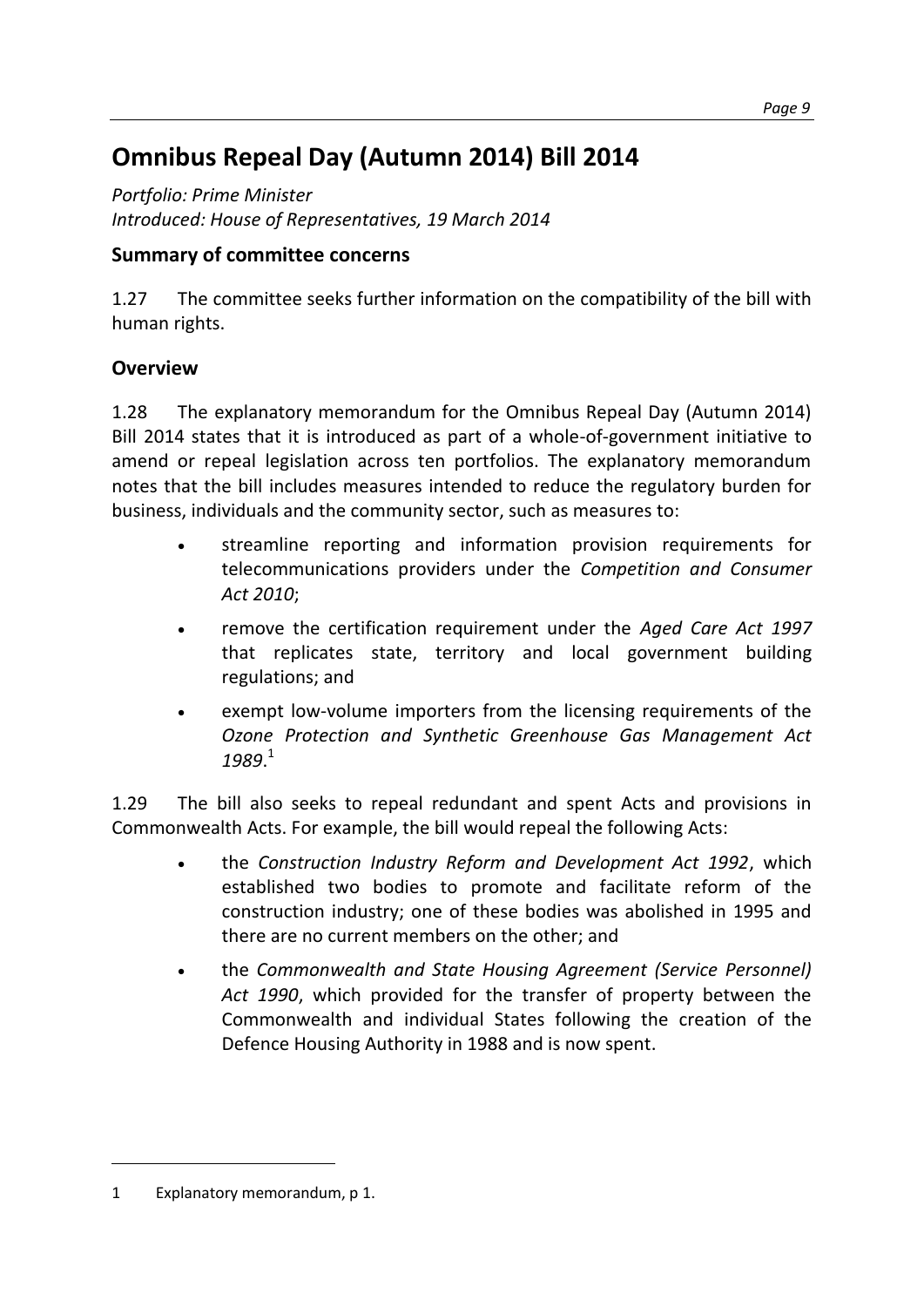#### *Page 10*

1.30 The explanatory memorandum notes that, in conjunction with the Statute Law Revision Bill (No. 1) 2014 and the Amending Acts 1901 to 1969 Repeal Bill 2014, the bill would repeal over 1000 Commonwealth Acts.

#### **Compatibility with human rights**

#### *Statement of compatibility*

1.31 The statement of compatibility for the bill identifies the following rights as engaged by the bill:

- the right to water,<sup>2</sup> via the repeal of section 255AA of the *Water Act 2007* (the Water Act); and
- the right to an adequate standard of living, $3$  via the repeal of a number of housing assistance funding framework Acts (now replaced by agreements made under the *Federal Financial Relations Act 2009*); and
- the right to an adequate standard of living and the right to health,<sup>4</sup> via the repeal of certification requirements under the *Aged Care Act 1997*, relating to building, equipment and residential care service standards.

1.32 The statement of compatibility assesses these measures as not resulting in any limitation of the rights engaged, and concludes that the bill is therefore compatible with human rights.

#### *Committee view on compatibility*

#### *Right to water - repeal of section 255AA of the Water Act 2007*

1.33 The statement of compatibility notes that the UN Committee on Economic, Social and Cultural Rights has interpreted the right to an adequate standard of living and the right to health as including a human right to water, which encompasses an entitlement to 'sufficient, safe, acceptable, physically accessible and affordable water for personal and domestic uses'.<sup>5</sup>

1.6 The committee notes that the right to water may be subject to such limitations 'as are determined by law only in so far as this may be compatible with the nature of … [that right] and solely for the purpose of promoting the general welfare in a democratic society'. Where a measure may limit a right, the committee's

 $\overline{a}$ 

5 Statement of compatibility, p 2.

<sup>2</sup> Articles 11 and 12 of the International Covenant on Economic, Social and Cultural Rights (ICESCR).

<sup>3</sup> Article 11 of the ICESCR.

<sup>4</sup> Articles 11 and 12 of the ICESCR.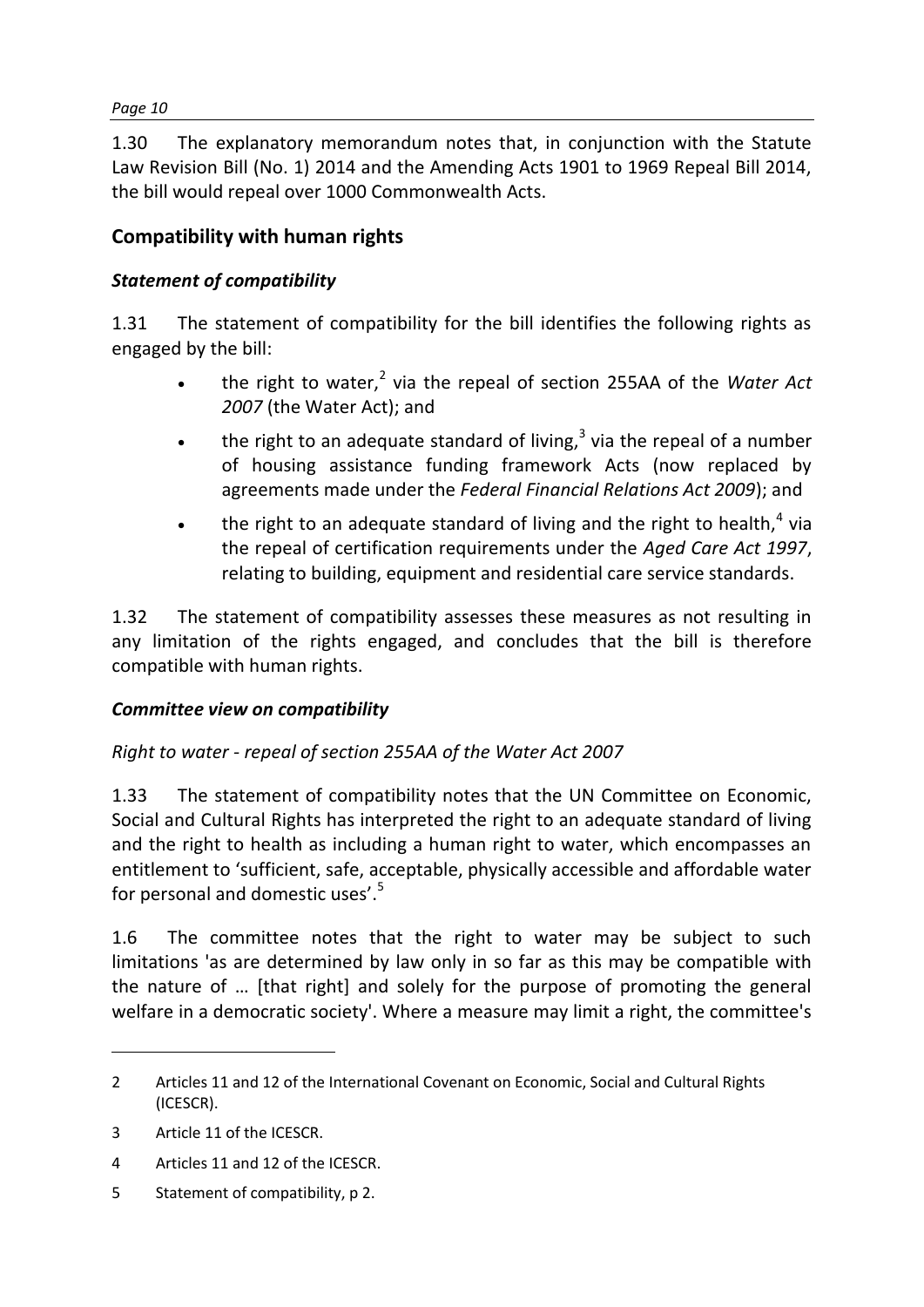assessment of the measure's compatibility with human rights is based on three key questions: whether the limitation is aimed at achieving a legitimate objective, whether there is a rational connection between the limitation and that objective and whether the limitation is proportionate to that objective.

1.34 The statement of compatibility notes that the Water Act engages the right to water through providing the framework for access to sufficient, safe, acceptable and physically accessible water, and particularly through provisions relating to critical human water needs and water quality.<sup>6</sup> The statement of compatibility identifies the following as key relevant elements of the framework:

- water resource plan requirements under the Basin Plan which regulate types of interception that may have a significant impact on water resources within the Murray-Darling Basin; and
- the establishment of the Independent Expert Scientific Committee (IESC) and the inclusion of water resources as a matter of national environmental significance (under the *Environment Protection and Biodiversity Conservation Act 1999* to ensure that actions likely to have significant impacts on water resources are referred, studied and considered under the EPBC Act regime.<sup>7</sup>

1.35 The bill seeks to repeal section 255AA of the Water Act, which relates to 'mitigation of unintended diversions'. Section 255AA provides:

Prior to licences being granted for subsidence mining operations on floodplains that have underlying groundwater systems forming part of the Murray‑ Darling system inflows, an independent expert study must be undertaken to determine the impacts of the proposed mining operations on the connectivity of groundwater systems, surface water and groundwater flows and water quality.

1.36 The statement of compatibility states that the repeal of section 255AA will 'not affect the overall framework of the [Water] Act'.

1.37 However, the committee notes that, to the extent that the removal of the requirement for independent expert study of the impacts of proposed mining operations may increase the risk of unintended diversions or adverse impacts in relation to groundwater systems, surface water and groundwater flows and water quality, the proposed measure may result in a limitation to the right to water.

 $\overline{a}$ 

<sup>6</sup> Statement of compatibility, p 2.

<sup>7</sup> Statement of compatibility, p 2.